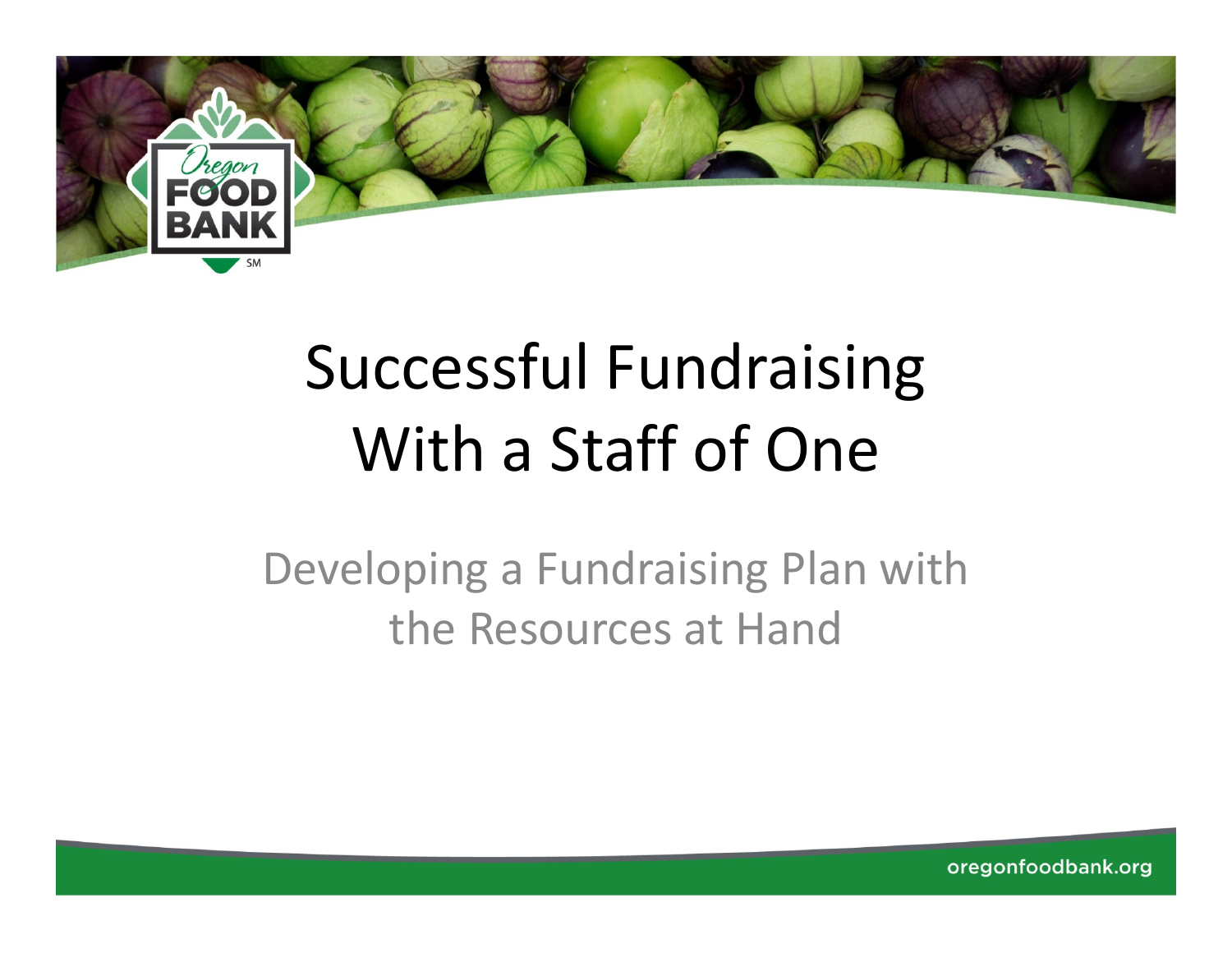## verview

# **I.** The Basics<br>I. Importar

- Importance of fundraising
- II. Review some fundraising basics
- **II. Setup**<br>L. Get
	- Get organized
	- II. Evaluate current fundraising
	- III. Create and follow a fundraising plan

# **III. Activity**<br>L. Keep

- Keep the donors you have
- II. Ask for money
- III. Have the tools you need
- IV. Set goals, track progress, evaluate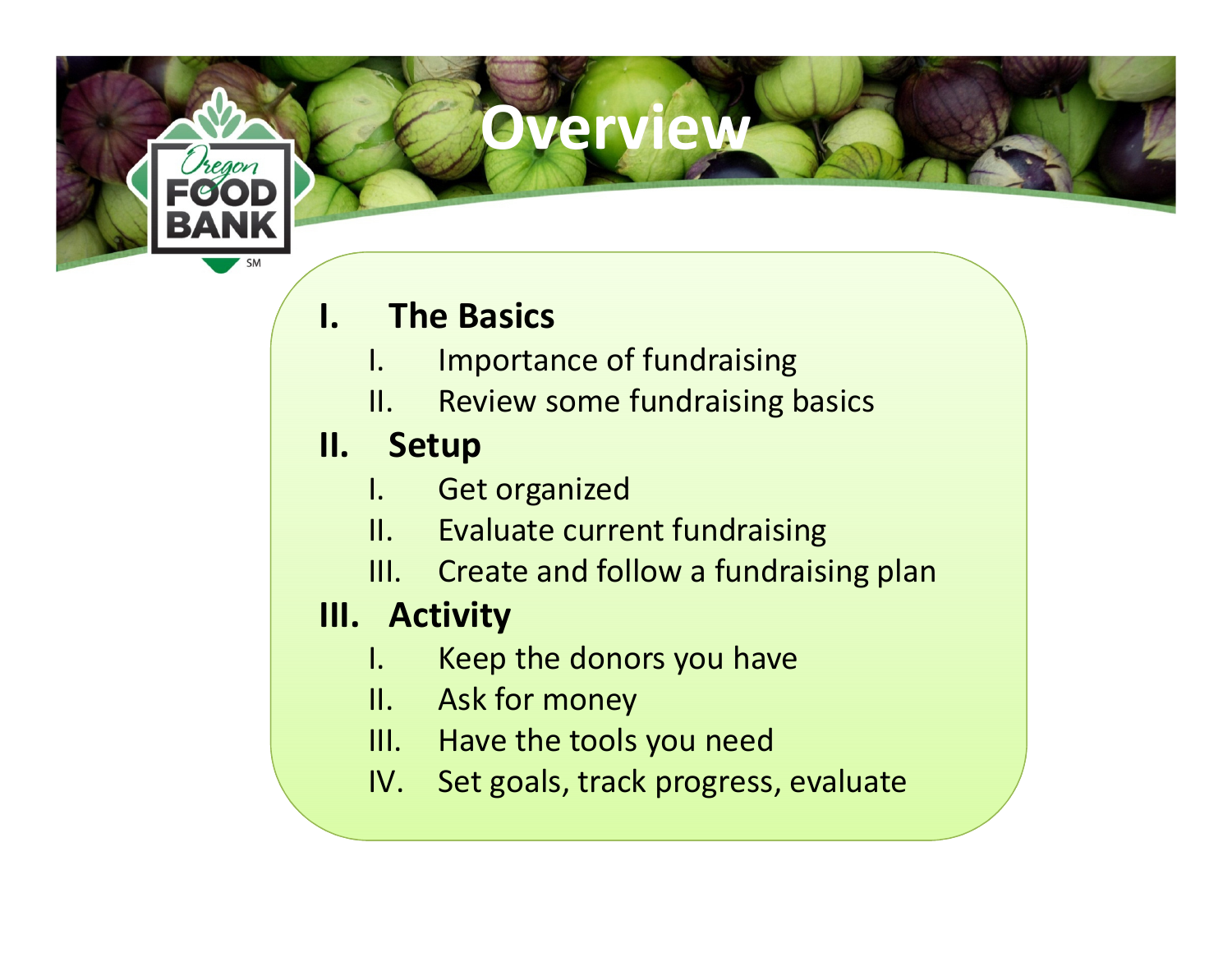

### I. The Basics

- I. Importance of fundraising
- II. Review some fundraising basics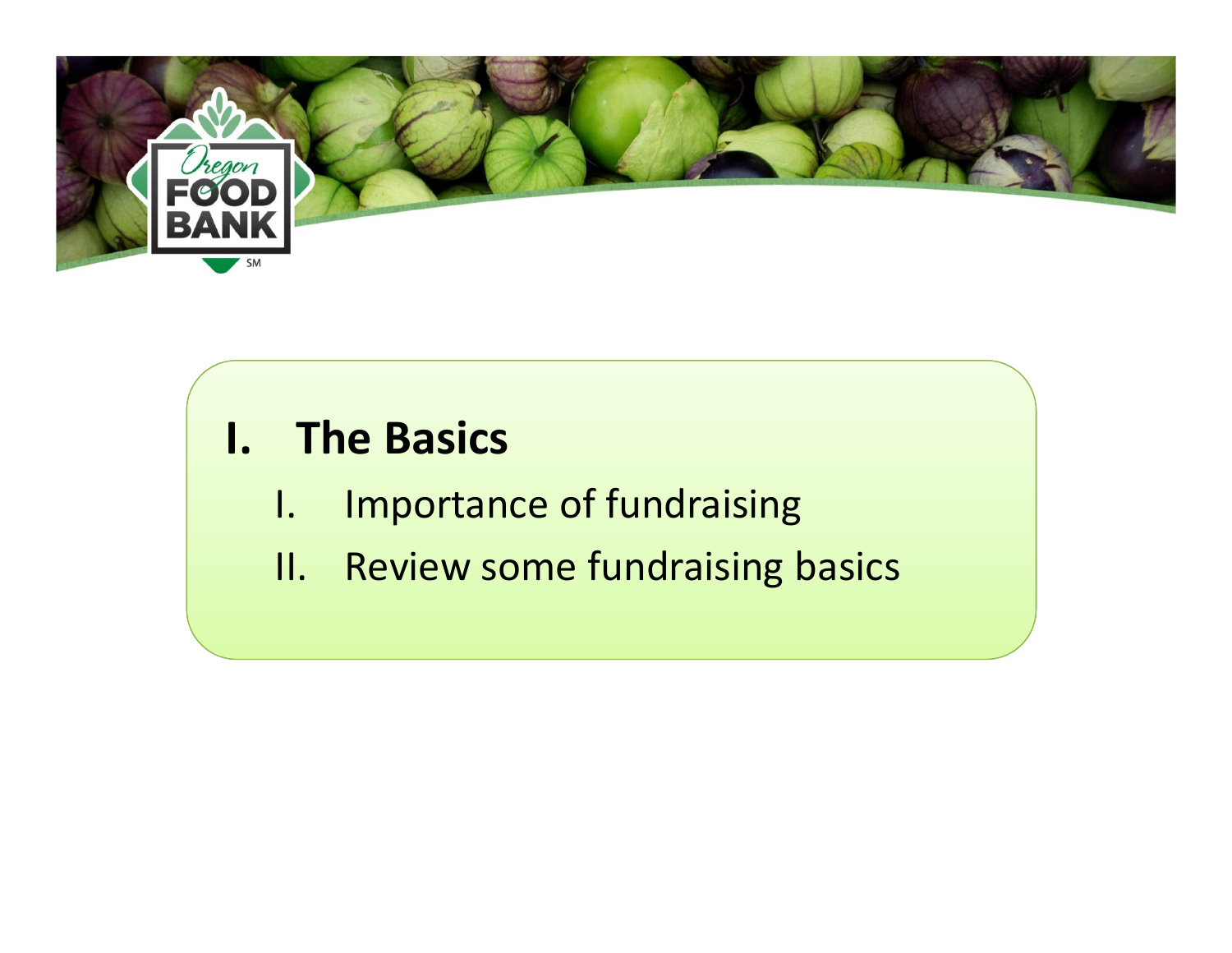

- All organizations must tell their story
- A logical argument for eliciting support
- Describes who you are, what you do, what you will do
- Includes an overview of all programs
- A necessary tool to recruit volunteers, solicit gifts, and educate others about the organization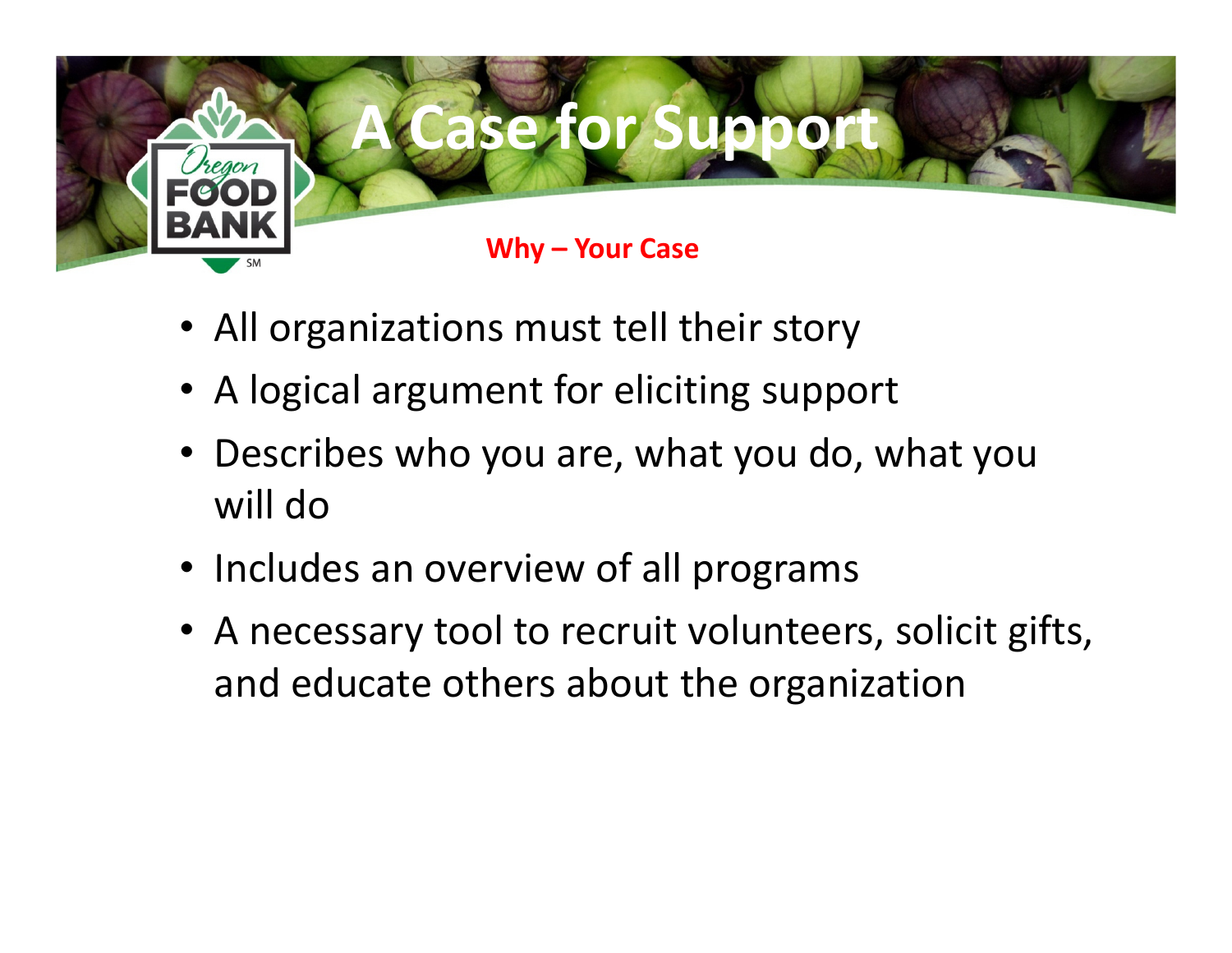

# **Ur Best Prospects**

Who – Your Donors

- • Current donors make the best prospects
- • Top – down approach
	- Best prospects first
	- Largest donors first
	- Best donors by constituency

#### •Inside – out approach

- Closest friends first
- Board members
- Volunteers
- Current donors
- Past donors
- General public



Source: Hank Rosso - Achieving Excellence in Fundraising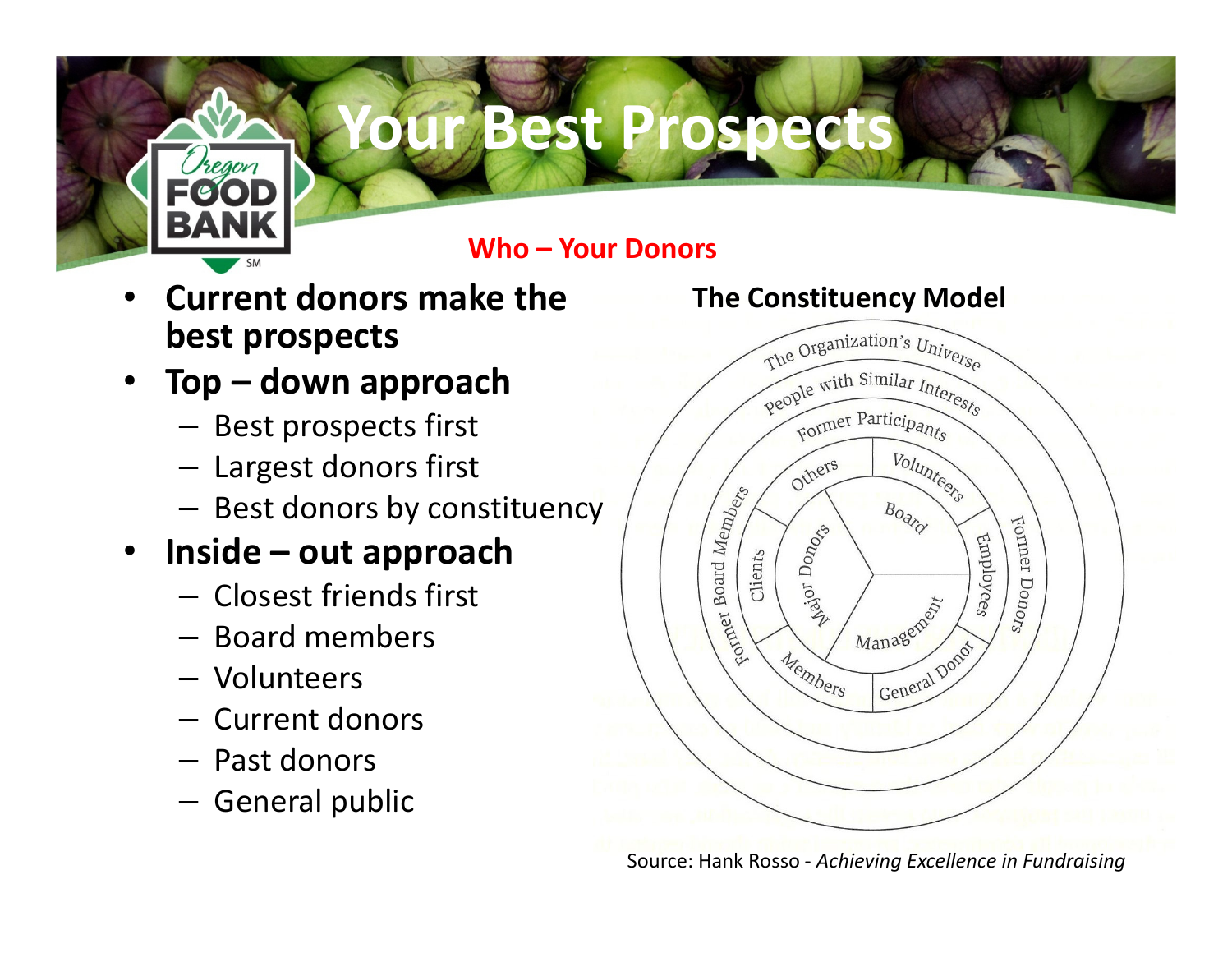

- Renewable giving program
	- Direct mail
	- Online giving
	- Profitable event(s)
- Major gifts program
- Corporate and foundation program
- Planned giving program

Balance and integration is the key to success!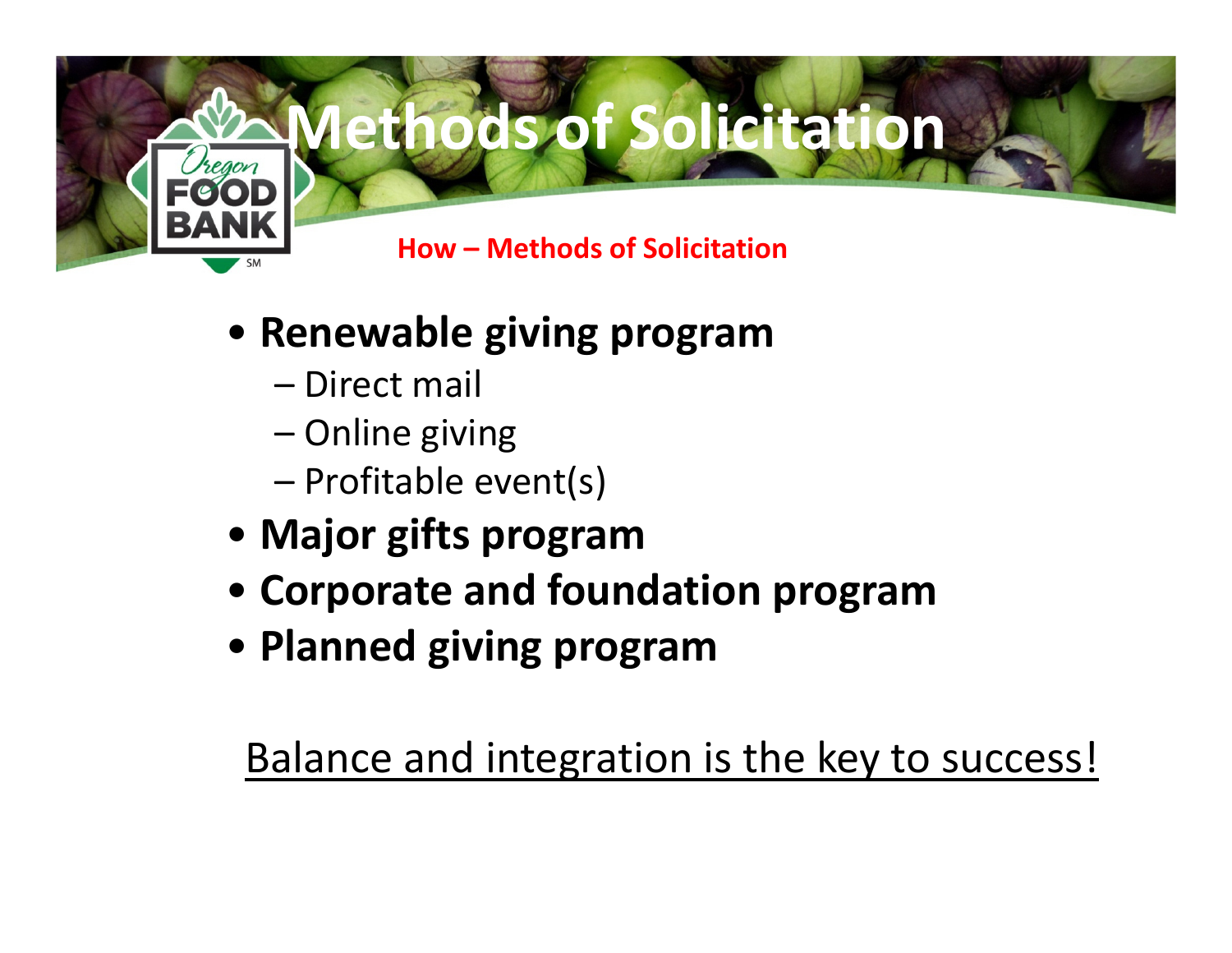

## II. Setup

- I. Get organized
- II. Evaluate current fundraising
- III. Create and follow a fundraising plan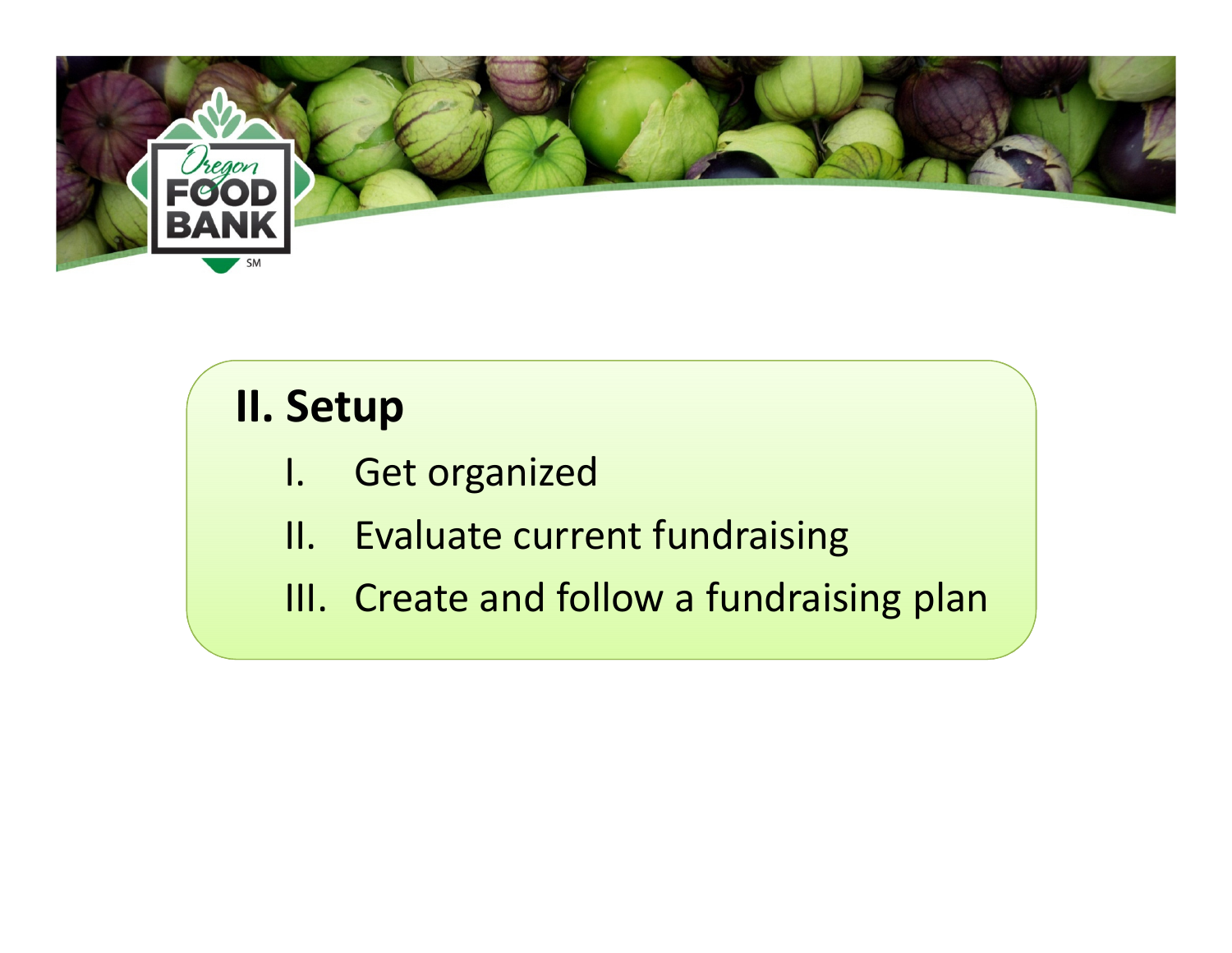

- Fundraising must be an institutional priority
- Invest in staff and resources
	- Have at least one full-time fundraising professional
- It takes money to raise money
	- – $$0.13 - 0.18$ /\$1 across the network (up to \$0.20 is acceptable)
	- –Less developed programs will be naturally less efficient
	- Early investment is necessary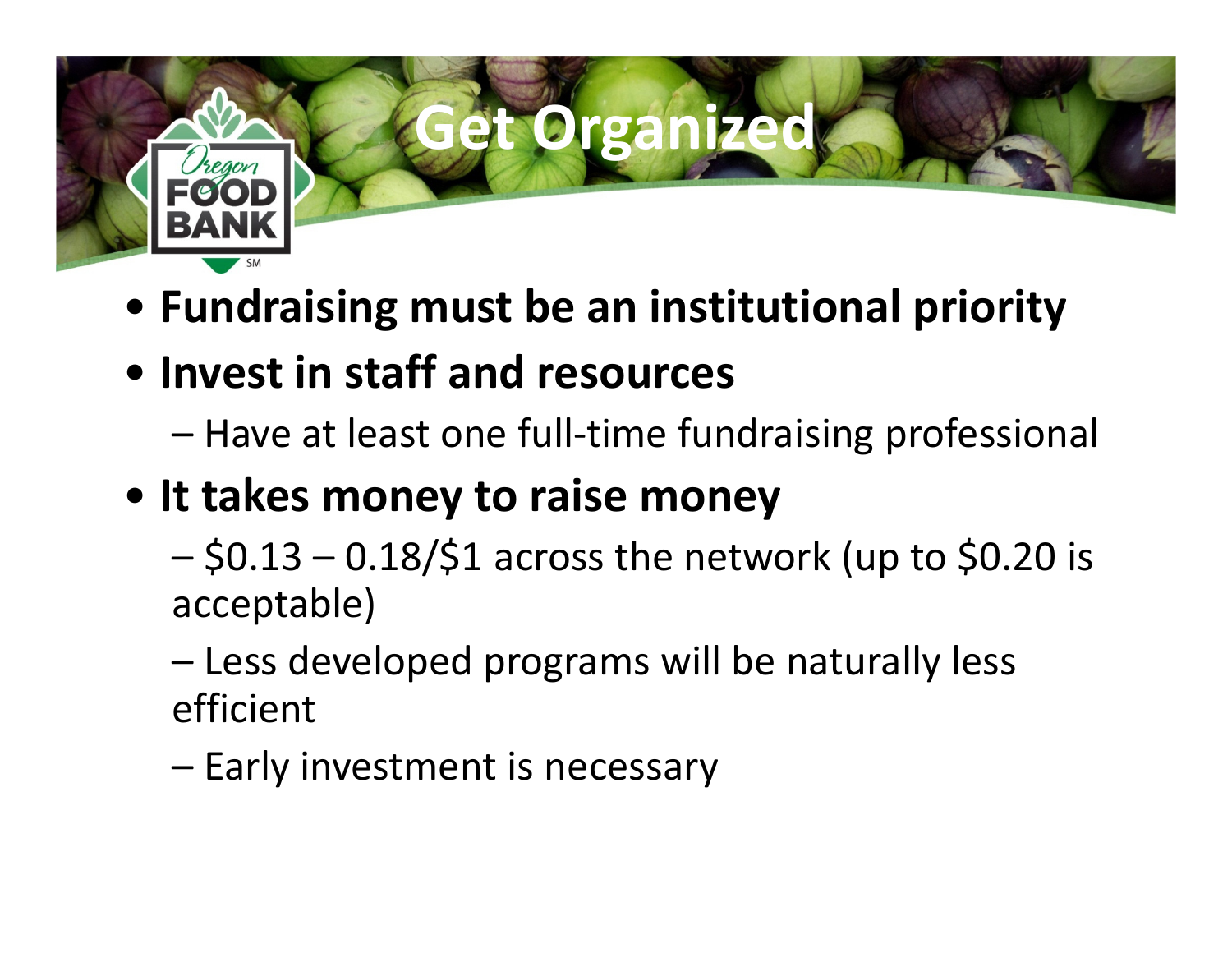

#### What did we do? = Results

### What worked and what didn't and why? = Analysis

What could we have done differently? = Opportunities/Challenges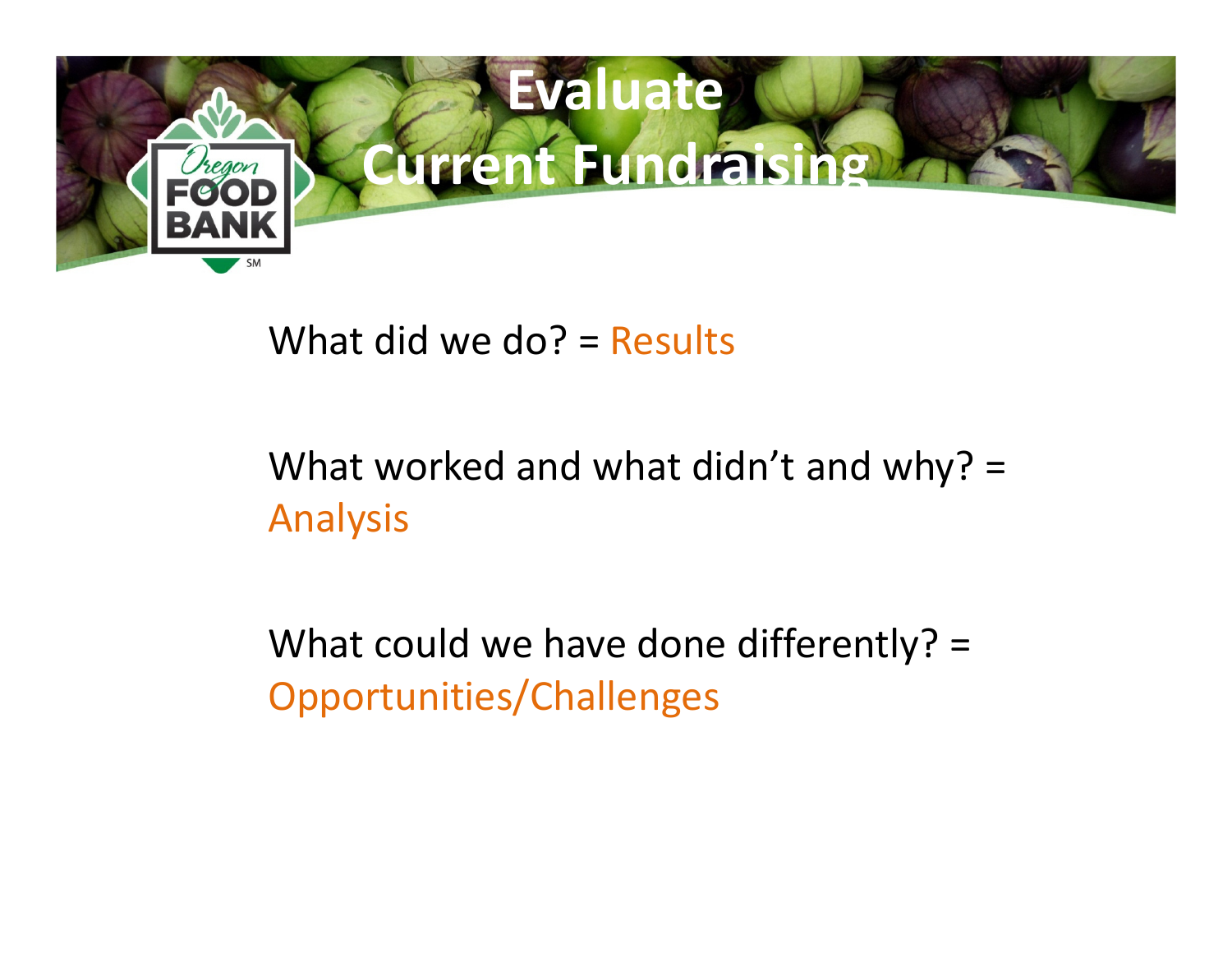

#### Purpose of evaluation:

- 1. Identify what is being done well
- 2. Identify where improvement is possible and desirable<br>3. Develop future plans, obiectives and standards
- Develop future plans, objectives and standards

#### Questions to ask:

- 1. What is working?
- 2. Is your fundraising balanced?
- 3. Is your program growing?
- 4. Are you meeting the need?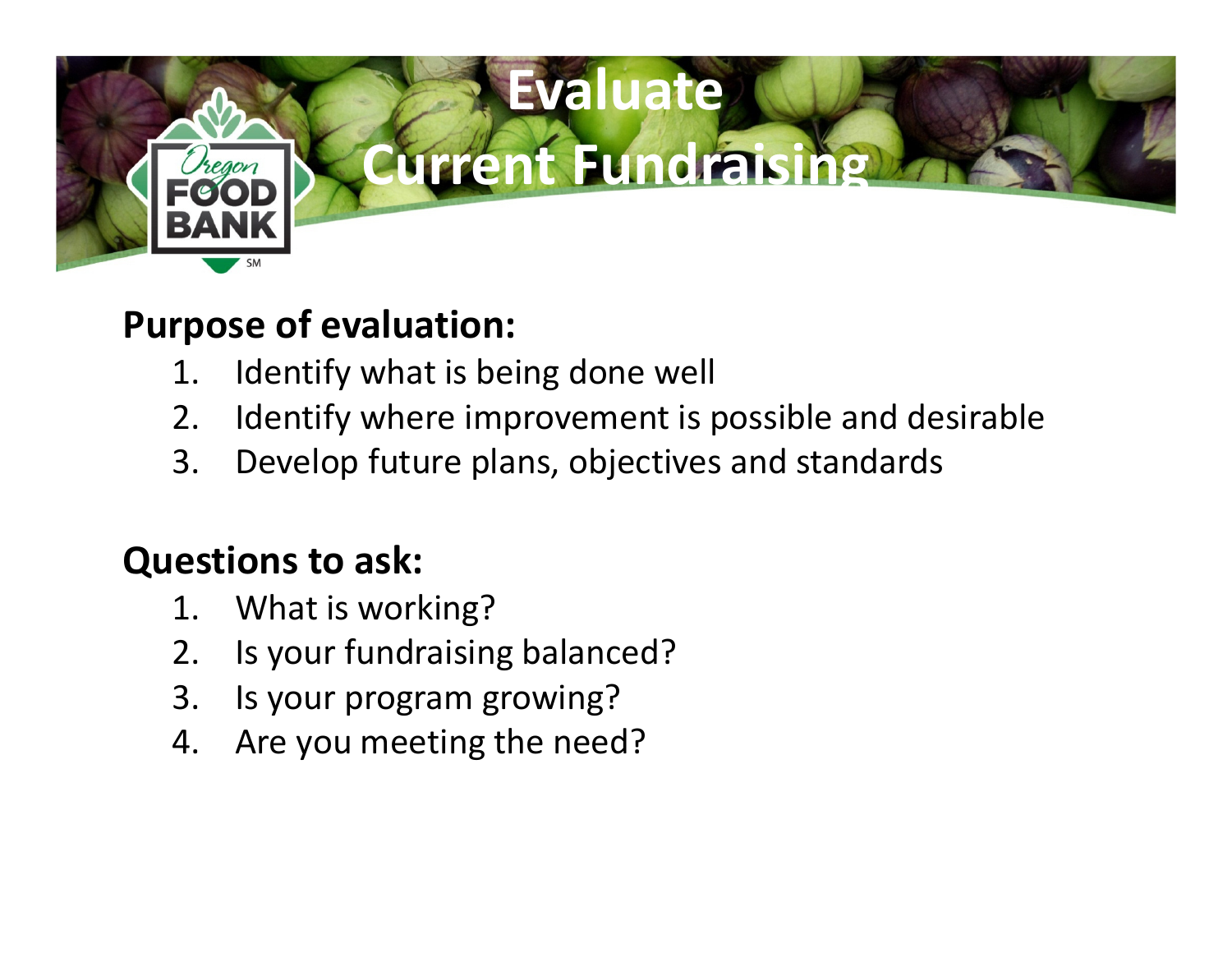

What do we need? = Goals

How will we get it?  $=$  Objectives

What work is required? = Actions

Who will do it and when? = Assignments/Timeline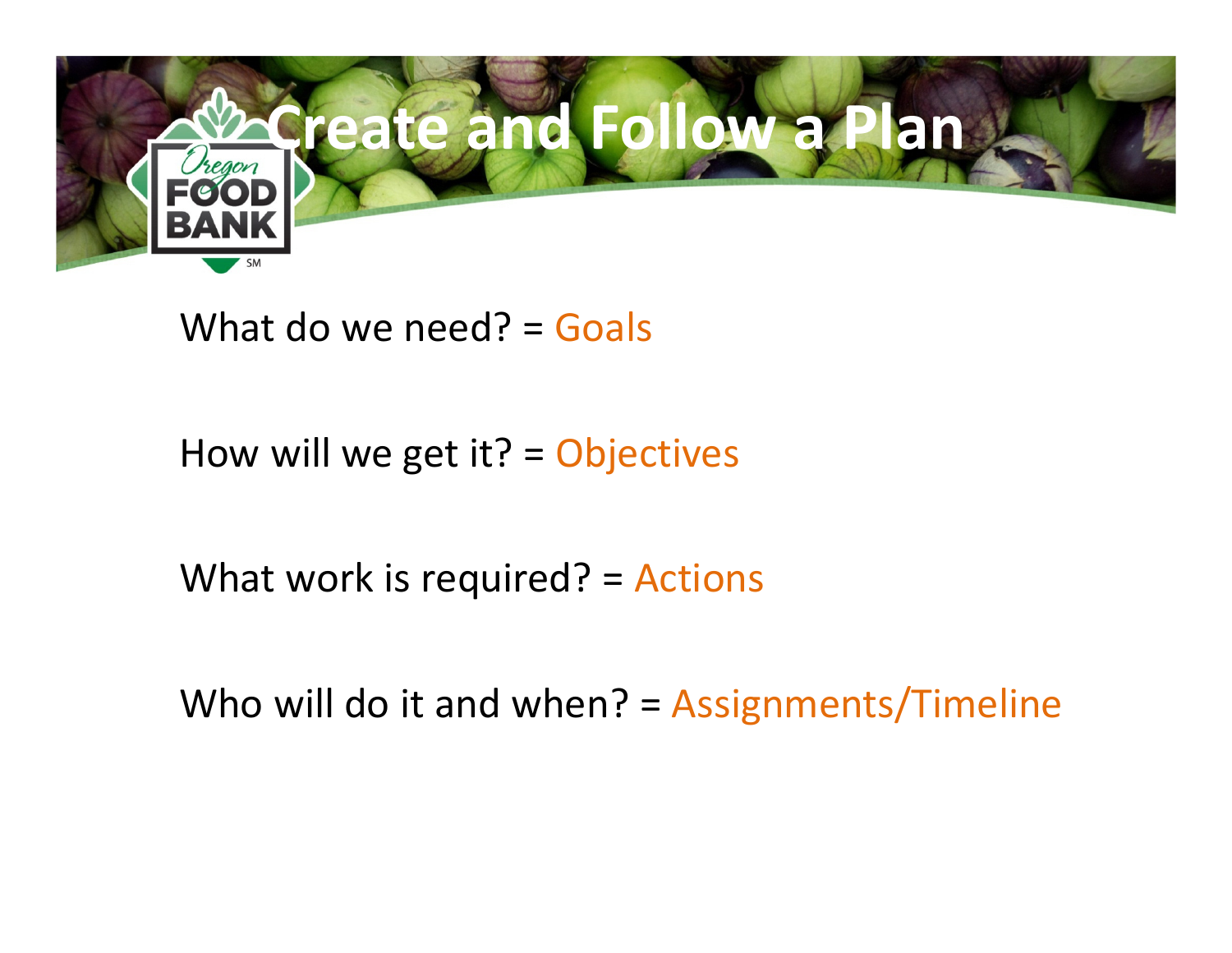

- Fundraising plan should have its origins in the organization's overall strategic plan
- Requires active participation from decision makers and implementers.
- Develop a 2-4 year plan
- Break it down to 30/60/90-day/ 1-year action steps
- Review and consult the plan often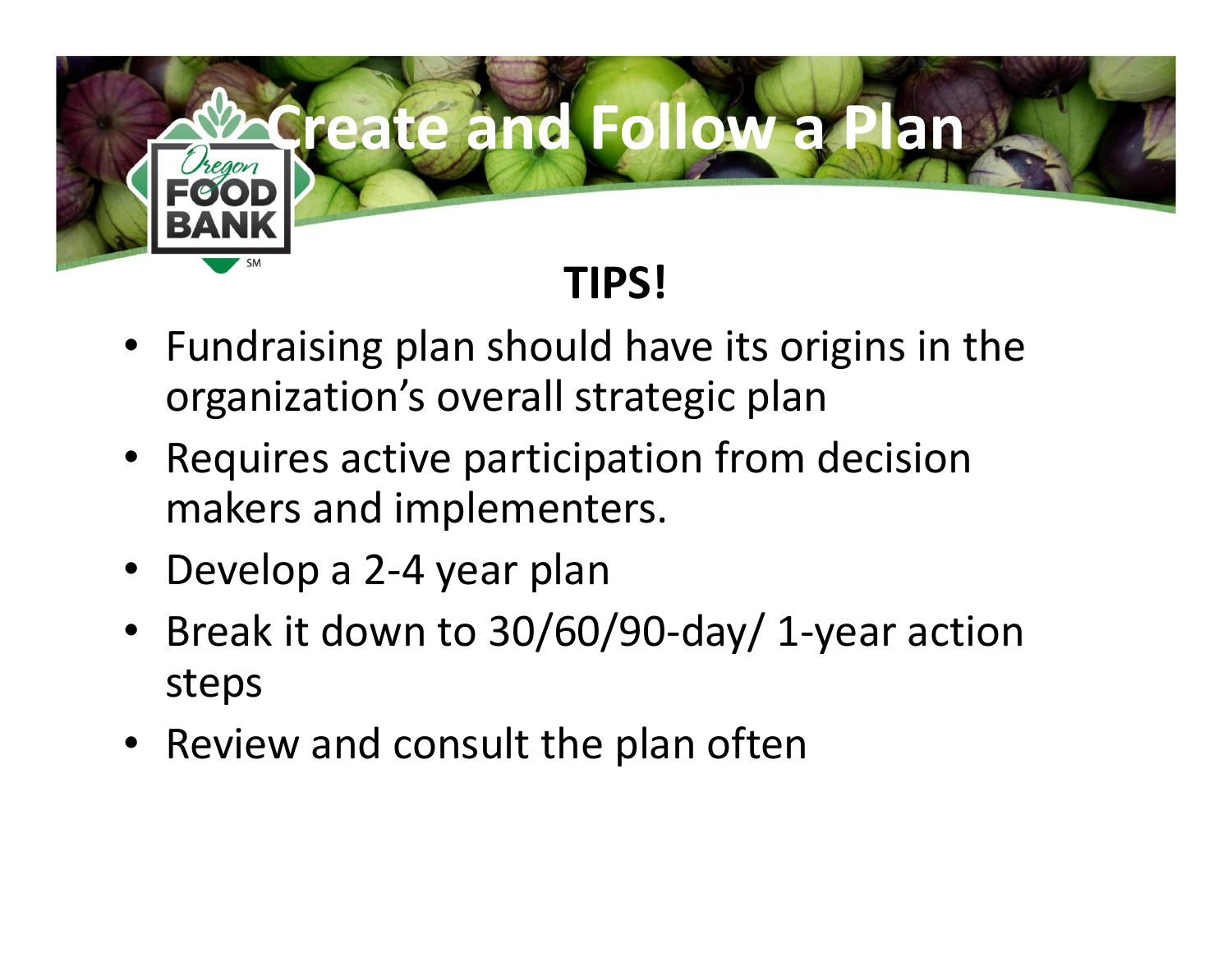

## III. Activity

- I. Keep the donors you have
- II. Ask for money
- III. Have the tools you need
- IV. Set goals, track progress, evaluate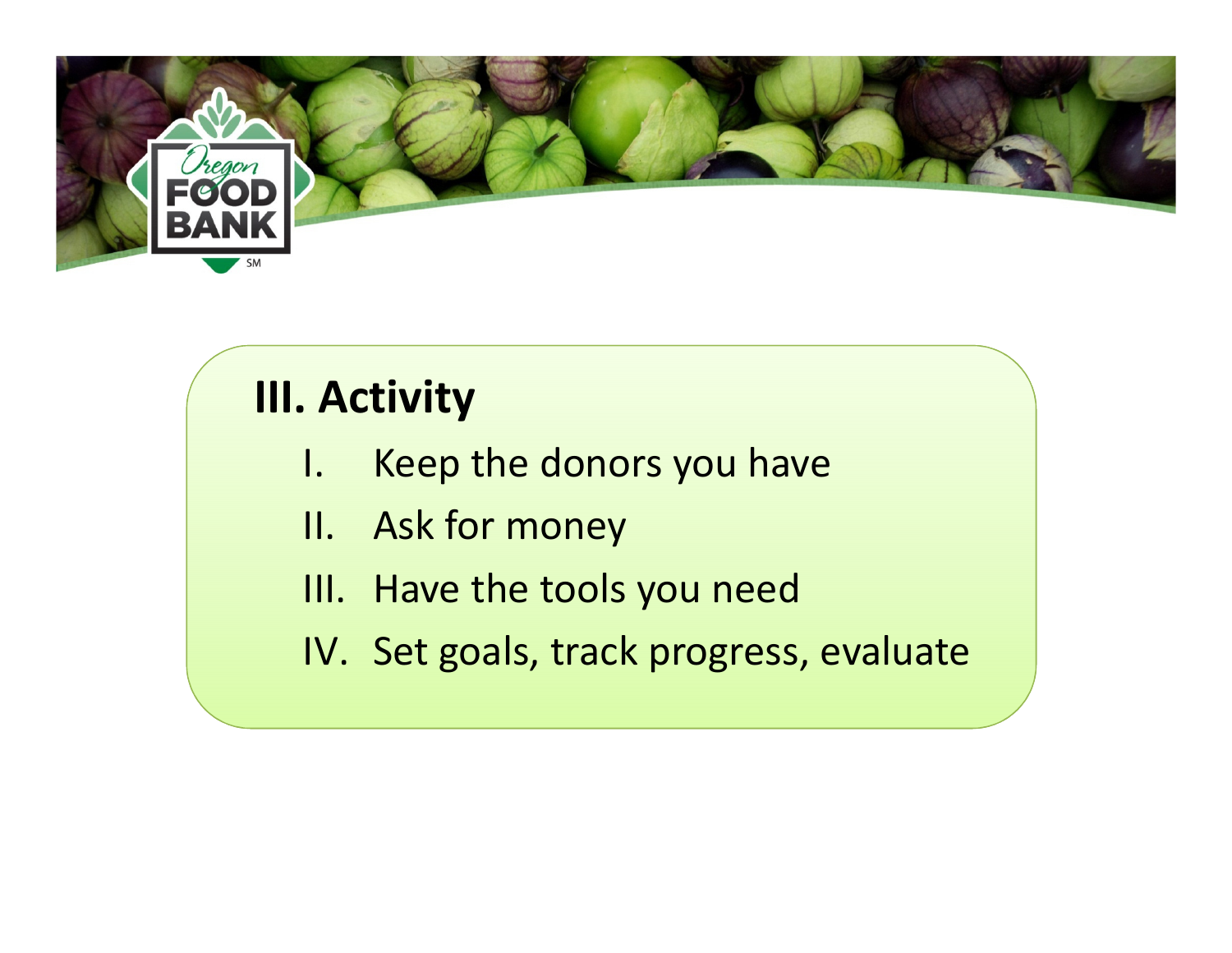

- Current donors are your best prospects
- Keep your donors informed and thanked
- Place importance on active stewardship
- Move donors up the donor pyramid through cultivation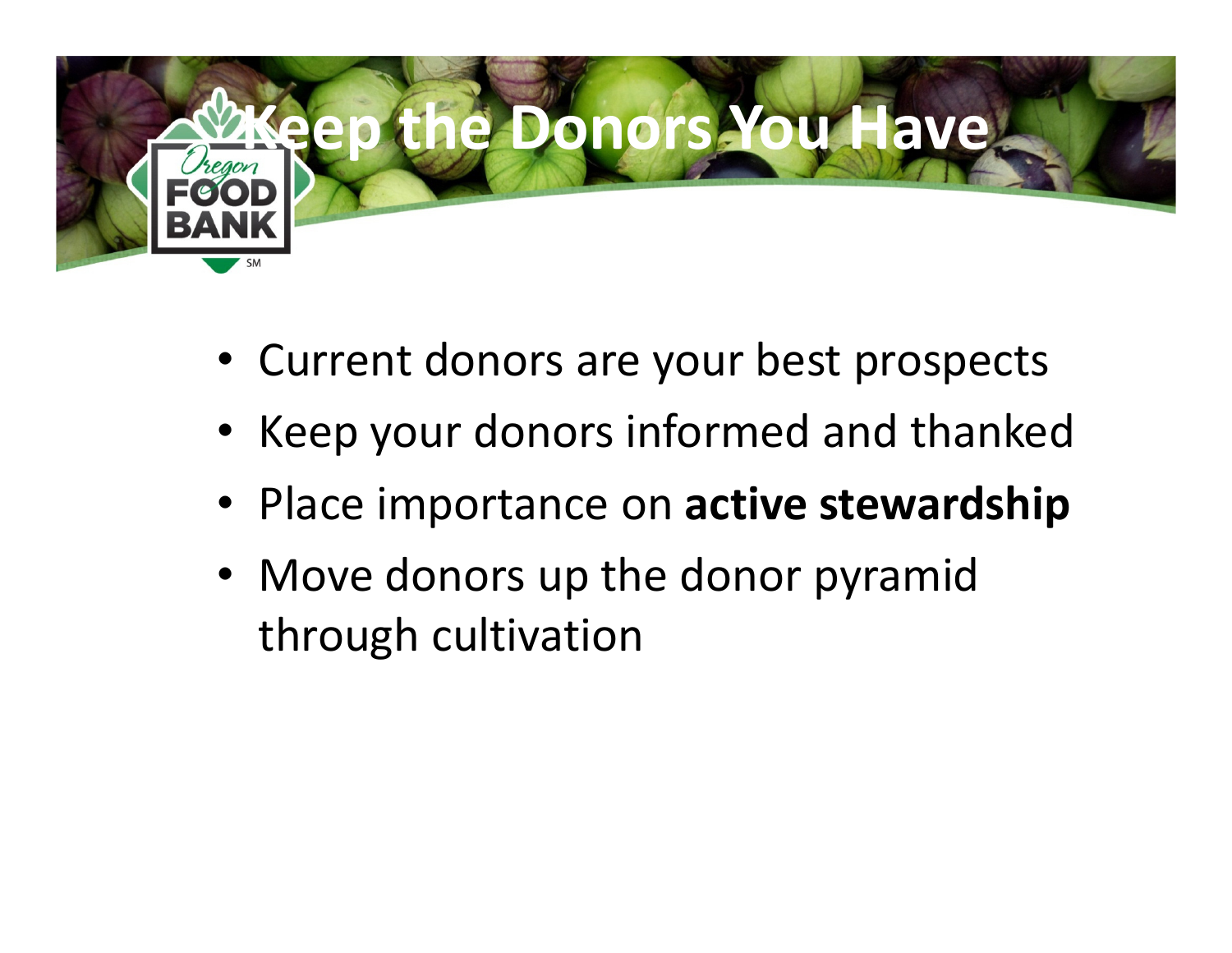

- Focus on where the greatest potential exists–— Identify your best prospects
- Next, focus on effective methods
- Use your plan as a guide
- Always ask, "Is this raising money?"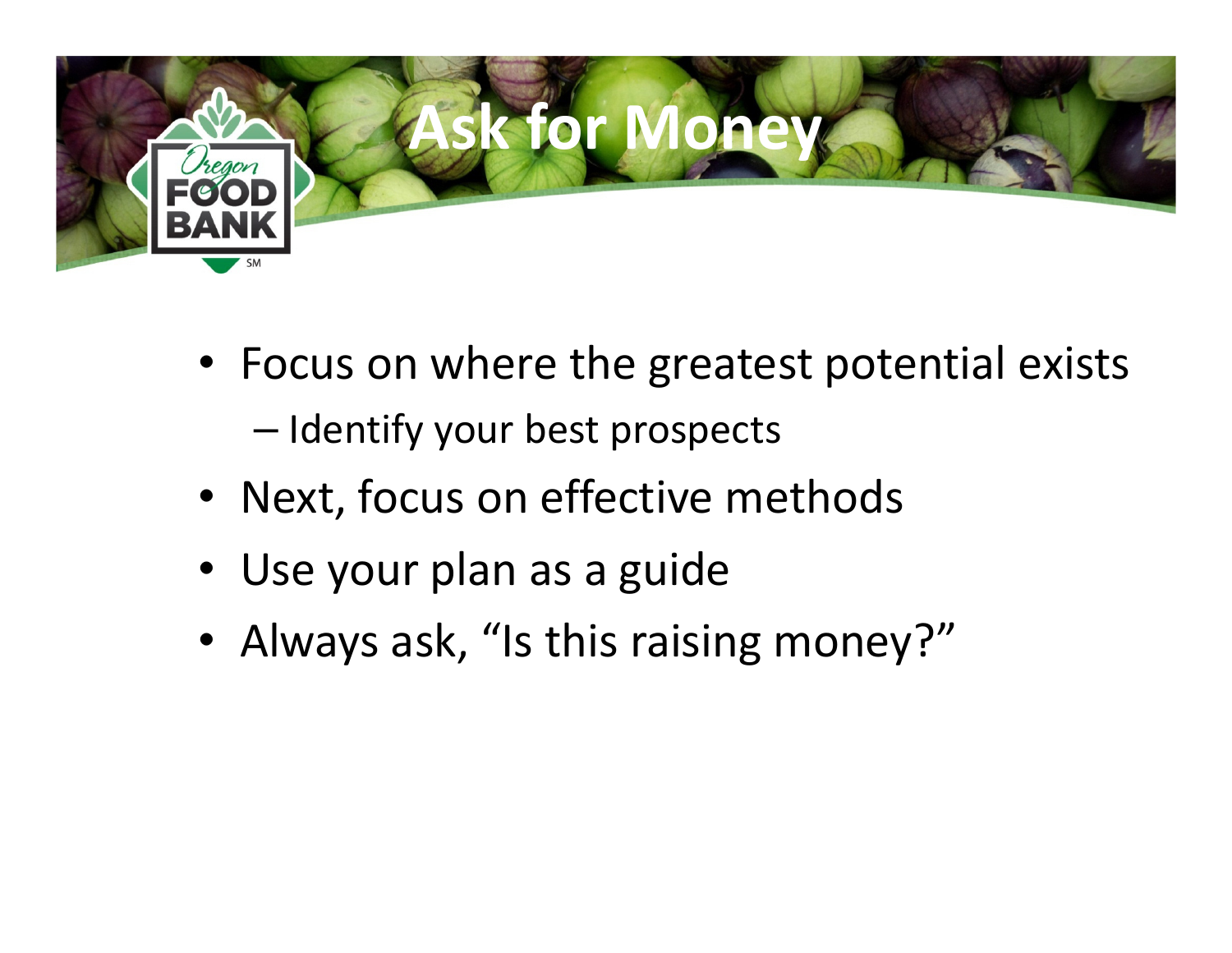

- Brochures
- Collateral information
- Giving mechanisms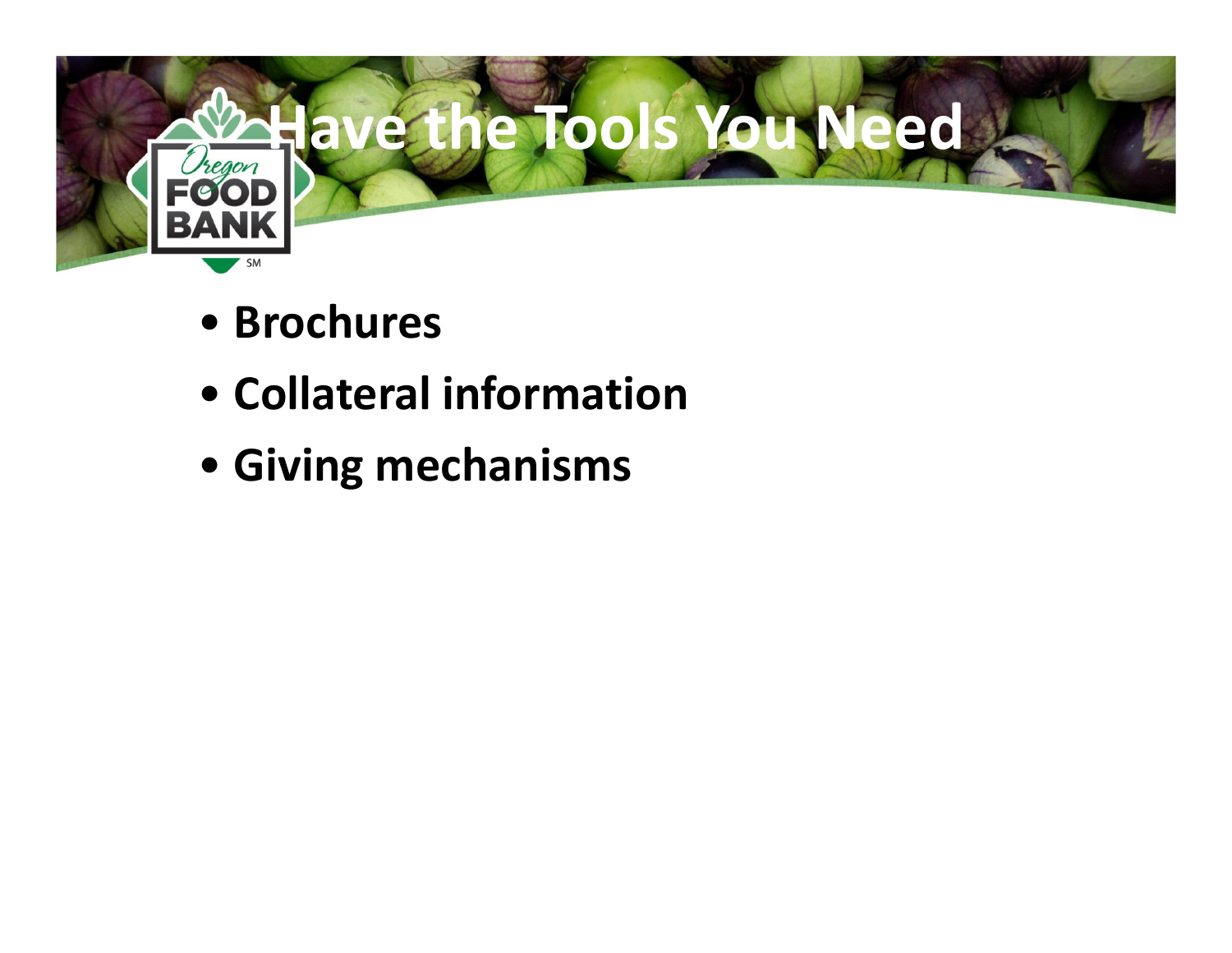

#### Set goals that are

- –- Short-term and long-term
	- Specific
	- Measurable
	- Realistic (be within 15% either way)
- –Activity and monetary based
- –Based on organizational need and your plan